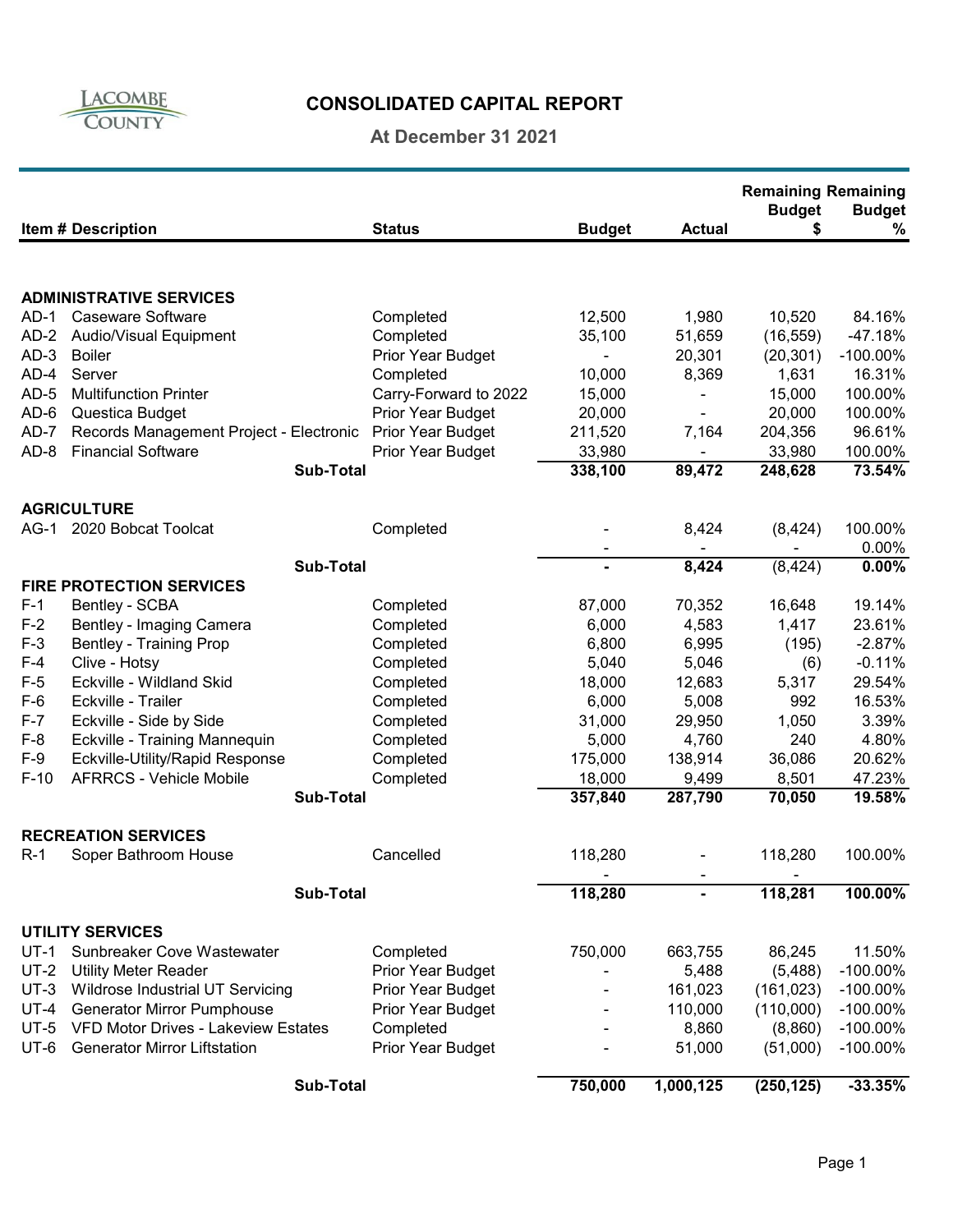

# **CONSOLIDATED CAPITAL REPORT**

**At December 31 2021**

|                                        |                       |               |               | <b>Remaining Remaining</b> |                    |
|----------------------------------------|-----------------------|---------------|---------------|----------------------------|--------------------|
| <b>Item # Description</b>              | <b>Status</b>         | <b>Budget</b> | <b>Actual</b> | <b>Budget</b><br>\$        | <b>Budget</b><br>% |
|                                        |                       |               |               |                            |                    |
| <b>OPERATIONS</b>                      |                       |               |               |                            |                    |
| 590 Backhoe<br>$OP-1$                  | Completed             | 185,000       | 167,718       | 17,282                     | 9.34%              |
| $OP-2$<br>1435 Mower                   | Completed             | 30,000        | 23,710        | 6,290                      | 20.97%             |
| OP-3<br>1435 Mower                     | Completed             | 30,000        | 23,710        | 6,290                      | 20.97%             |
| OP-4<br>1565 Mower                     | Completed             | 30,000        | 23,710        | 6,290                      | 20.97%             |
| OP-5<br><b>Rock Rake</b>               | Completed             | 28,000        | 28,006        | (6)                        | $-0.02%$           |
| OP-6<br>T-595 Tracked Skid Steer       | Completed             | 70,000        | 72,349        | (2,349)                    | $-3.36%$           |
| OP-7 A770 Skid Steer                   | Completed             | 75,000        | 63,203        | 11,797                     | 15.73%             |
| <b>Winch/Gravel Truck</b><br>OP-8      | Completed             | 210,000       | 241,070       | (31,070)                   | $-14.80%$          |
| $OP-9$<br><b>Gravel Truck</b>          | Completed             | 235,000       | 263,665       | (28, 665)                  | $-12.20%$          |
| OP-10 1500 4x4 Truck                   | Completed             | 45,000        | 43,482        | 1,518                      | 3.37%              |
| OP-11 1500 4x4 Truck                   | Completed             | 45,000        | 43,766        | 1,234                      | 2.74%              |
| OP-12 5500 Service Truck               | Completed             | 210,000       | 174,958       | 35,042                     | 16.69%             |
| OP-13 Heavy Duty Equipment Scanner     | Completed             | 13,000        | 3,209         | 9,791                      | 75.31%             |
| OP-14 One Way Plow                     | Completed             | 15,000        | 14,232        | 768                        | 5.12%              |
| OP-15 One Way Plow                     | Completed             | 15,000        | 13,776        | 1,224                      | 8.16%              |
| OP-16 One Way Plow                     | Completed             | 15,000        | 14,028        | 972                        | 6.48%              |
| OP-17 Solar Project                    | Completed             | 155,000       | 167,377       | (12, 377)                  | $-7.99%$           |
| OP-18 Land Acquisition - Roads         | Completed             | 66,000        | 8,826         | 57,174                     | 86.63%             |
| OP-19 627 Scraper                      | Carry-Forward to 2022 |               | 7,025         | (7,025)                    | $-100.00\%$        |
| OP-20 Gravel Truck                     | Carry-Forward to 2022 |               | 192,625       | (192, 625)                 | $-100.00\%$        |
| OP-21 Highway Spreader                 | Completed             |               | 30,508        | (30, 508)                  | $-100.00\%$        |
| <b>Engineered Structures - Roads</b>   | Started               | 12,565,310    | 10,299,460    | 2,265,851                  | 18.03%             |
| <b>Engineered Structures - Bridges</b> | Started               | 4,379,900     | 2,830,984     | 1,548,916                  | 35.36%             |
| <b>Sub-Total</b>                       |                       | 18,417,210    | 14,751,399    | 3,665,811                  | 19.90%             |
| <b>TOTAL CAPITAL</b>                   |                       | 19,981,430    | 16,137,211    | 3,844,220                  | 19.24%             |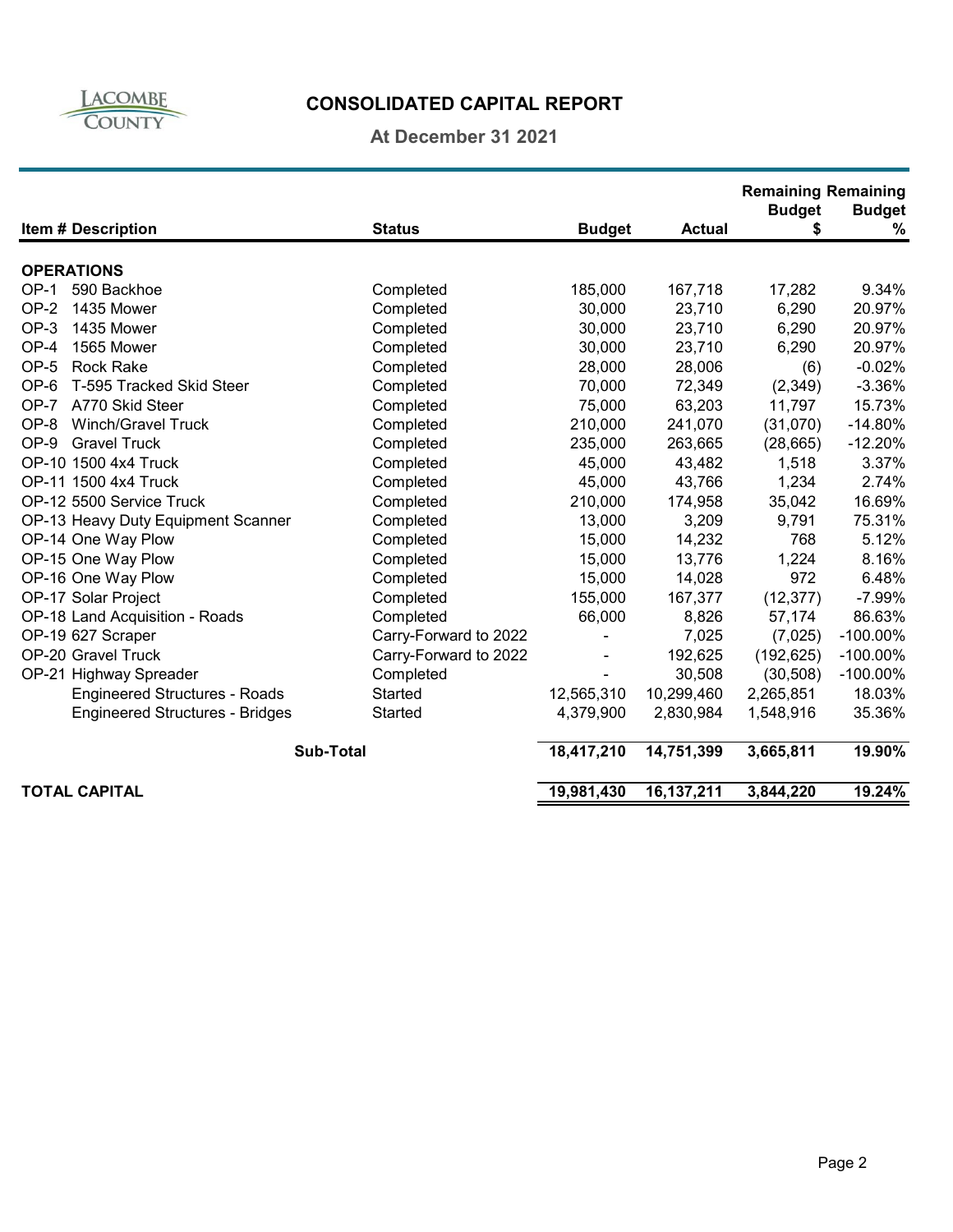

### **CAPITAL REPORT BRIDGE PROJECTS**

### **At October 31 2021**

| <b>Item # Description</b>    | <b>Status</b>         | <b>Budget</b> | <b>Actual</b> | Remaining<br><b>Budget</b><br>\$ | Remaining<br><b>Budget</b><br>% |
|------------------------------|-----------------------|---------------|---------------|----------------------------------|---------------------------------|
|                              |                       |               |               |                                  |                                 |
| <b>BRIDGE PROJECTS</b>       |                       |               |               |                                  |                                 |
| BR-1 B00214                  | Completed             | 384,100       | 271,367       | 112,733                          | 29.35%                          |
| BR-2 B01413                  | Carry-Forward to 2022 | 30,000        | 17.064        | 12,937                           | 43.12%                          |
| BR-3 B01436                  | Completed             | 928,800       | 488,987       | 439,813                          | 47.35%                          |
| BR-4 B01477                  | Completed             | 330,000       | 258,964       | 71,036                           | 21.53%                          |
| BR-5 B07846                  | Carry-Forward to 2022 | 30,000        | 21,696        | 8.304                            | 27.68%                          |
| BR-6 B07937                  | Carry-Forward to 2022 | 30,000        | 24,901        | 5,100                            | 17.00%                          |
| BR-7 B09405                  | Completed             | 1,500,000     | 1,133,135     | 366,865                          | 24.46%                          |
| BR-8 B09495                  | Completed             | 15,000        | 15,000        |                                  | $0.00\%$                        |
| BR-9 B13454                  | Completed             | 1,074,000     | 554,704       | 519,296                          | 48.35%                          |
| BR-10 B13455                 | Carry-Forward to 2022 | 28,000        | 20,213        | 7,788                            | 27.81%                          |
| BR-11 B72595                 | Carry-Forward to 2022 | 30,000        | 24,956        | 5.045                            | 16.82%                          |
| <b>Total Bridge Projects</b> |                       | 4,379,900     | 2,830,984     | 1,548,916                        | 35.36%                          |